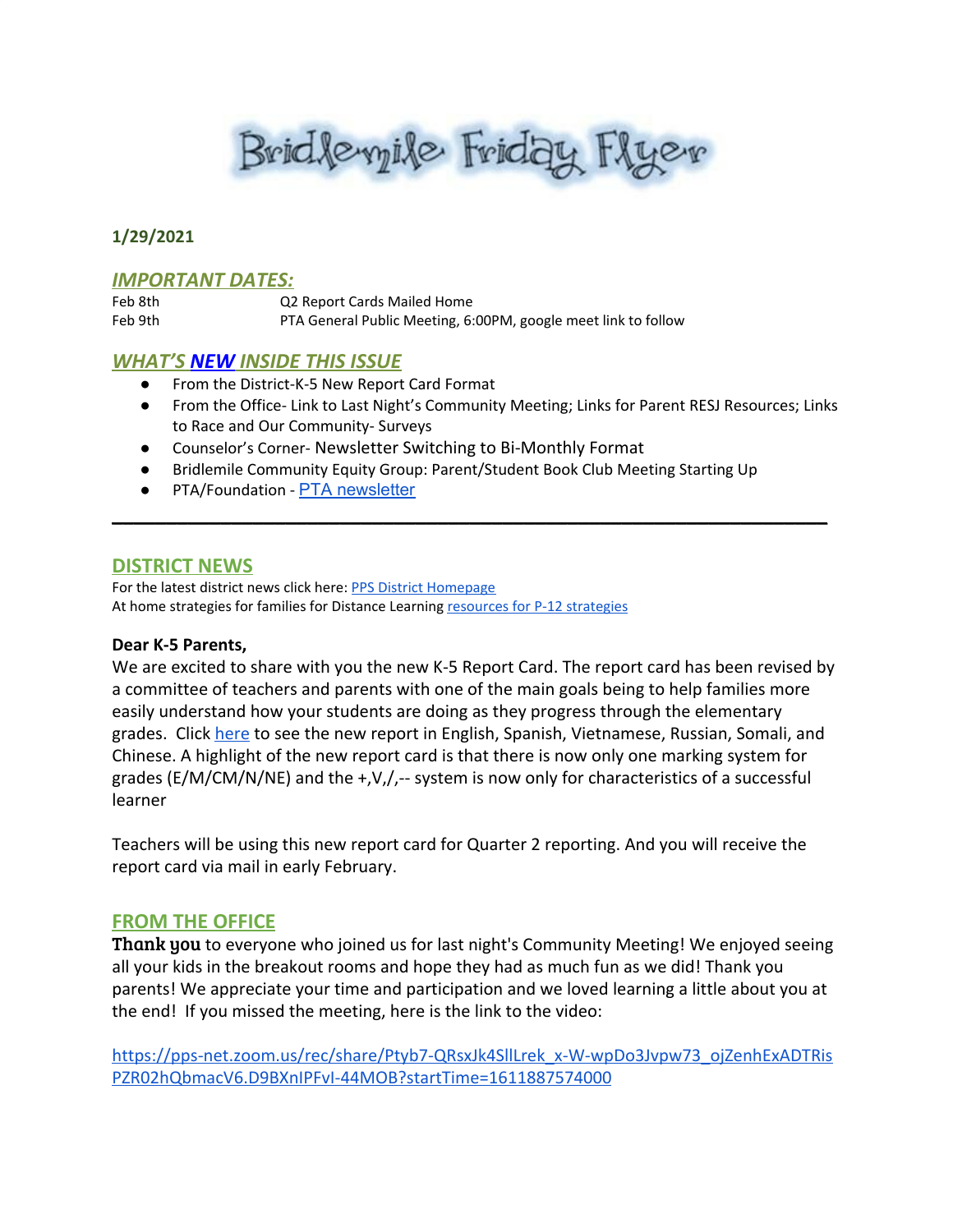Parents, here are some resources on beginning developmentally appropriate conversations about race with children from Jasmine Springs, PPS RESJ Specialist:

Articles:

[https://www.parents.com/parenting/better-parenting/teaching-tolerance/talking-about-race](https://www.parents.com/parenting/better-parenting/teaching-tolerance/talking-about-race-with-kids/)[with-kids/](https://www.parents.com/parenting/better-parenting/teaching-tolerance/talking-about-race-with-kids/)

<https://www.embracerace.org/resources/teaching-and-talking-to-kids>

<https://theeverymom.com/why-its-important-to-talk-about-race-with-your-kids/>

[https://healthblog.uofmhealth.org/childrens-health/raising-race-conscious-children-how-to-tal](https://healthblog.uofmhealth.org/childrens-health/raising-race-conscious-children-how-to-talk-to-kids-about-race-and-racism) [k-to-kids-about-race-and-racism](https://healthblog.uofmhealth.org/childrens-health/raising-race-conscious-children-how-to-talk-to-kids-about-race-and-racism)

Videos:

Kids on race: [https://www.youtube.com/watch?v=Sff2N8rez\\_8](https://www.youtube.com/watch?v=Sff2N8rez_8)

How to teach your kids about race and racism: <https://www.youtube.com/watch?v=4pWmzpxRPsU>

How to talk to your kids about race: [https://www.youtube.com/watch?v=QNEKbVq\\_ou4](https://www.youtube.com/watch?v=QNEKbVq_ou4)

Talking to your children about racial justice and anti-racism: <https://www.youtube.com/watch?v=Sth6VBHsncw>

Kids speak their minds about race:<https://www.youtube.com/watch?v=9OKgUdQF-Fg>

Podcast: <https://safespaceradio.com/talking-to-white-kids-about-race-racism/>

PPS YouTube channel: <https://www.youtube.com/user/ppscomms>

# BRIDLEMILE: RACE AND OUR COMMUNITY- STUDENT AND PARENT SURVEY

Thank you to our students and families who submitted responses to the 'Race and Our Community' Survey. If you would like to participate, the survey is still open and we welcome your input (all responses are anonymous). We have also added a translation in Spanish. Thank you for your feedback!

Community survey: Bridlemile [Community:](https://docs.google.com/forms/d/e/1FAIpQLSfa919k7eF9tjXPtdbmsWZcnl4IHh6oVLqTtgXrEsWpJA5gdQ/viewform?usp=sf_link) Race and Our Community Survey

Encuesta a la Comunidad:

[https://docs.google.com/forms/d/e/1FAIpQLSf7FWn23YTUciDjEZ1LW6qB5gwcz5N98uY88Ux4EGnT0gy](https://docs.google.com/forms/d/e/1FAIpQLSf7FWn23YTUciDjEZ1LW6qB5gwcz5N98uY88Ux4EGnT0gyMrQ/viewform?usp=sf_link) [MrQ/viewform?usp=sf\\_link](https://docs.google.com/forms/d/e/1FAIpQLSf7FWn23YTUciDjEZ1LW6qB5gwcz5N98uY88Ux4EGnT0gyMrQ/viewform?usp=sf_link)

Student survey: Bridlemile Students: Race and Our [Community](https://docs.google.com/forms/d/e/1FAIpQLSdPySVwi0tlZT61cxg-3wH-1WVYDql-0vsmAfZY4wAh_ICRNw/viewform?usp=sf_link) Survey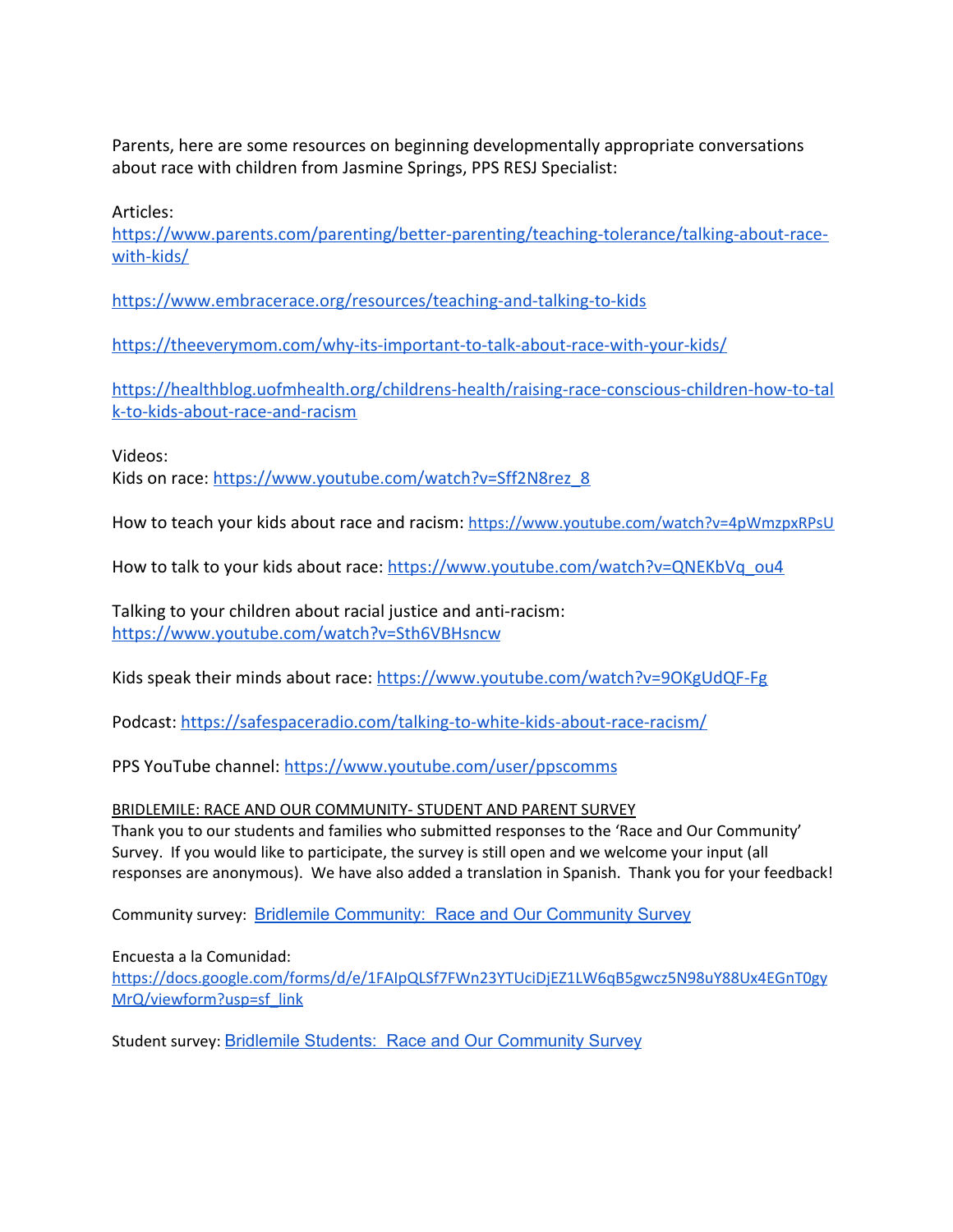# Encuesta de Estudiantes:

[https://docs.google.com/forms/d/e/1FAIpQLSfpbw7ls1eDV4aoxvrUHRXjHusYk-vqSJoicOGazObeEvMZ-w](https://docs.google.com/forms/d/e/1FAIpQLSfpbw7ls1eDV4aoxvrUHRXjHusYk-vqSJoicOGazObeEvMZ-w/viewform?usp=sf_link) [/viewform?usp=sf\\_link](https://docs.google.com/forms/d/e/1FAIpQLSfpbw7ls1eDV4aoxvrUHRXjHusYk-vqSJoicOGazObeEvMZ-w/viewform?usp=sf_link)

# **COUNSELORS CORNER**

**Counselor Newsletter Update**: There will be no Bridlemile Counselor Newsletter this week. Ms. Jamie and Ms. Rachel are working on a new and improved bi-monthly format that we hope will be more family and student friendly. Stay tuned for our Counselor Newsletter next week and if you need any resources or information before next Friday, please feel free to call or email us.

Sincerely, Rachel and Jamie

# **TECHNOLOGY NEWS FROM MR. STENGER**

# **STEAM Night: We need you!**

Can you share your science, technology, engineering, arts or mathematics experience on STEAM Night on Thursday, March 4? Please sign up or send an email to let us know if you can help make STEAM Night exciting for our amazing students. Lead a live evening session or record an experiment or demonstration and share it with us for the website.

Did you do a great interactive science experiment with your student at home? Record or or share the instructions and make it part of the experience. Sign up [here](https://docs.google.com/document/d/1GuHO96LkmsVxxVzZ0Cq97mMDchy7GQr4OvLnC6NvI2c/edit?usp=sharing) or send an email to pstenger@pps.net.

# **LIBRARY NEWS FROM MS. DAHINDEN**

**BOOK RETURN & BOOK PICK UP TIMES:** On school days: Wednesdays 12 noon to 3 pm, Thursdays and Fridays 8:30 to 3:00 pm. Pick up times need to be scheduled with library staff.

**BOOK CHECK OUT:** Use the link below to request library books. Please be logged into your student's PPS account before trying to access the link. Library Book [Check-Out](https://docs.google.com/forms/d/1xEGdx-amzrGt6XojZPw1T7-69WS4khrku0Vd_1MJj1g/edit) Request Form

**PTA/FOUNDATION NEWS**

PTA [newsletter](https://docs.google.com/document/d/e/2PACX-1vQlZCPHtKxqO7qpJwiwgoeaZ1ERHVLgg6z0JNYJMTulwn7xlOVY_X2I1ZV9nntsGHP57LEZ_uSufaFj/pub)

# **SCHOOL RACIAL EQUITY AND SOCIAL JUSTICE TEAM CHECK-IN K-5 BOOKS AND VIDEOS TO SPARK COURAGEOUS CONVERSATIONS (Click on the image to go to the video)**

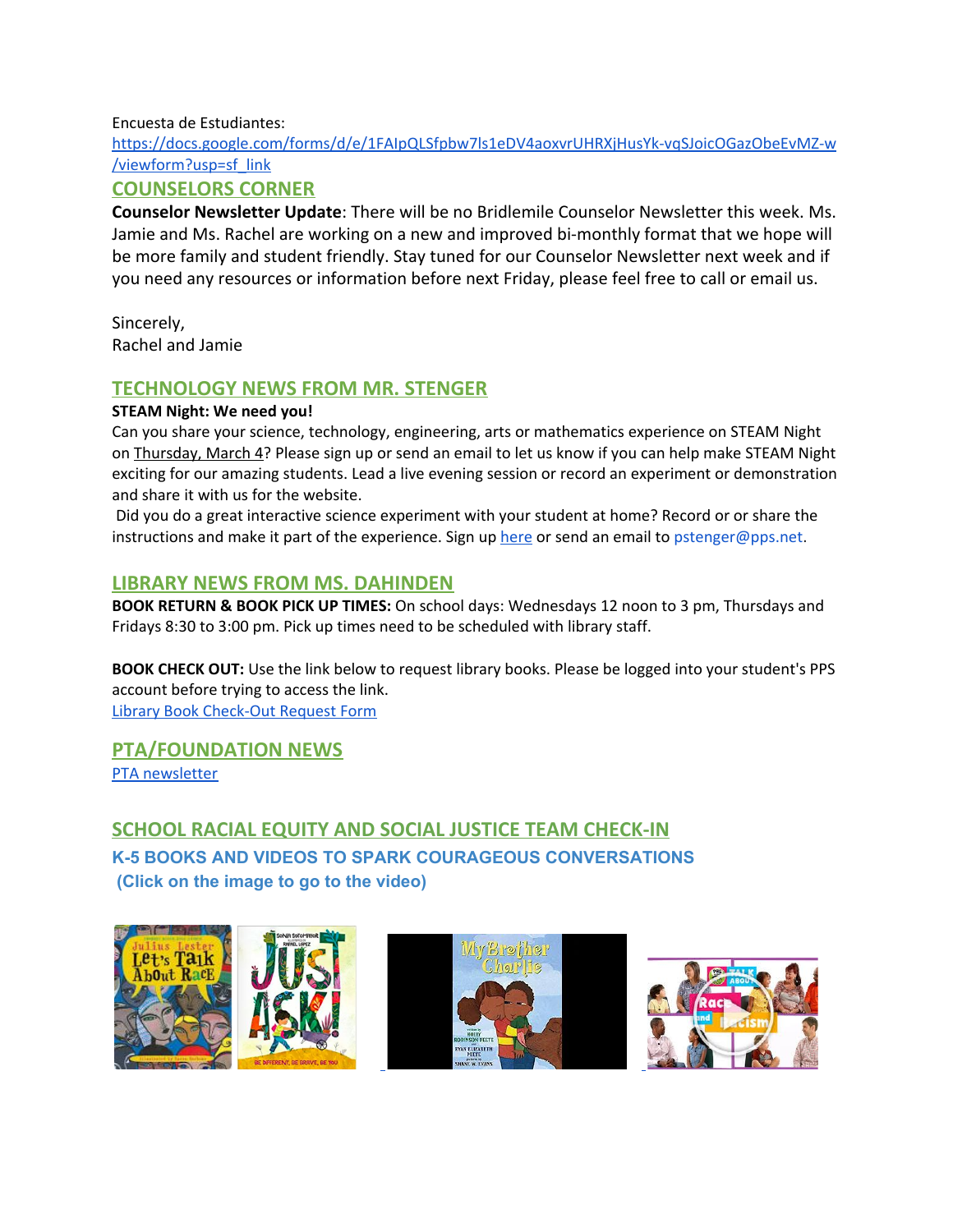#### **COMMUNITY ACTION**

Calling all photographers! The RESJ team is still accepting photos! All photos can be sent to jcovingtonbrehm@pps.net

- Send us a photo of your community service. For example: a picture of you picking up garbage in a park.
- Take pictures of places or things in your community and/or home that may help people with a disability.

# **PPS HATE SPEECH RESPONSE FORM**

**To ensure a learning environment of safety, security and belonging for every student, PPS does not tolerate hate speech nor acts of discrimination. If you experience or witness hate speech, please fill out this [H](https://docs.google.com/forms/d/e/1FAIpQLScBgOKMOV-xv4yfPk9DnciUMqkQ7E_Us3JaXcTf_lUIUmWnoA/viewform)ate Speech [Response](https://docs.google.com/forms/d/e/1FAIpQLScBgOKMOV-xv4yfPk9DnciUMqkQ7E_Us3JaXcTf_lUIUmWnoA/viewform) Form.**

### **Bridlemile Community Equity Group**

The first meeting of the Bridlemile Community Equity Team Parent/Child Book Club will be at 6:00 p.m. on Thursday, Feb. 11. The book will be the *Little People, Big Dreams* biography of Rosa Parks; we'll have a read-aloud together followed by a discussion for students and families. More details including a link to the online meeting will come in next week's Friday Flyer.

# **COMMUNITY NEWS**





Open to all kids in PreK-8th grade! **Register today!** www.LincolnYouthBaseball.com

\$20 deposit will secure your spot on a roster!



*School [Website](http://www.pps.k12.or.us/schools/bridlemile/) 503-916-6292 Friday Flyer Archives: School [Website](http://www.pps.k12.or.us/schools/bridlemile/)*